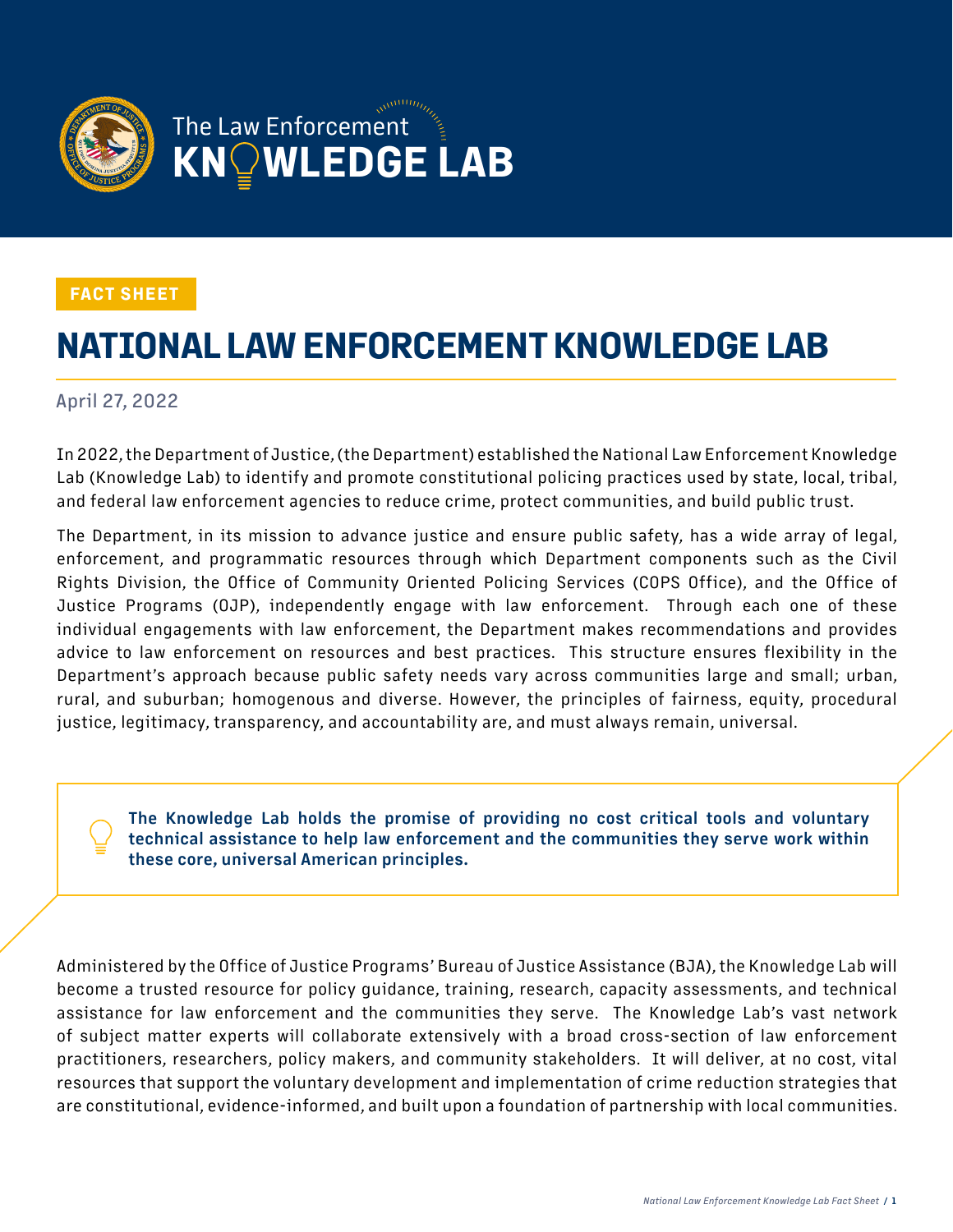### **CREATING A NATIONAL RESOURCE HUB**

Because American law enforcement is primarily the responsibility of local and state governments, it is highly decentralized. The United States has more than 18,000 law enforcement agencies – each of which establishes its own rules and procedures – and almost 700,000 law enforcement officers, each of whom translates these rules into practice every day. Most, if not all, of these organizations are being called on to address common operational issues that are complex and national in scope. No national law enforcement institution exists to set nationwide standards or core competencies for best practices in law enforcement operation, and many agencies are relatively small and have limited resources to develop and implement such programs on their own. Although many universities and professional associations have developed remarkable resources to try to fill this void, there remains no easily accessible national resource hub where a law enforcement leader can go to develop or learn about effective, fair, crime-reduction policy. Moreover, their command staff, officers, deputies, professional staff, municipal leaders, and the citizens they serve often have a more difficult time accessing reliable sources, knowledge, and best practices regarding constitutional policing. Recognizing this complex reality and the critical importance of promoting constitutional policing, the Department of Justice is improving its service to law enforcement and communities throughout the United States with the creation of the National Law Enforcement Knowledge Lab.

## **WHAT WILL THE KNOWLEDGE LAB DO?**

The Knowledge Lab will enhance law enforcement's knowledge and use of constitutional and evidenceinformed policing practices and strategies to reduce crime, protect communities, pursue justice, and address the concerns of local communities. It will serve as a highly visible and reliable national resource for law enforcement agencies, communities, and researchers to improve public safety through effective crime fighting strategies, robust constitutional policing, and stronger community relationships. The Knowledge Lab will collaborate with stakeholder organizations, researchers, and agencies to leverage and share resources and guidance already developed within these professional networks.

Through convenings of law enforcement, community, and other stakeholder and expert groups throughout 2022, the Knowledge Lab will identify the specific issues and resources needed to support the greater awareness and use of constitutional policing practices at the state, local, and tribal levels. It will seek to identify and define core competencies of constitutional policing, which will be based on evidencebased practices and research, and closely informed by the Department of Justice's past enforcement and assistance efforts, as well as non-federal interventions.

Through this discovery process, the Department of Justice will come to better understand gaps in resources, training, and services that should be developed for law enforcement to ensure that resources